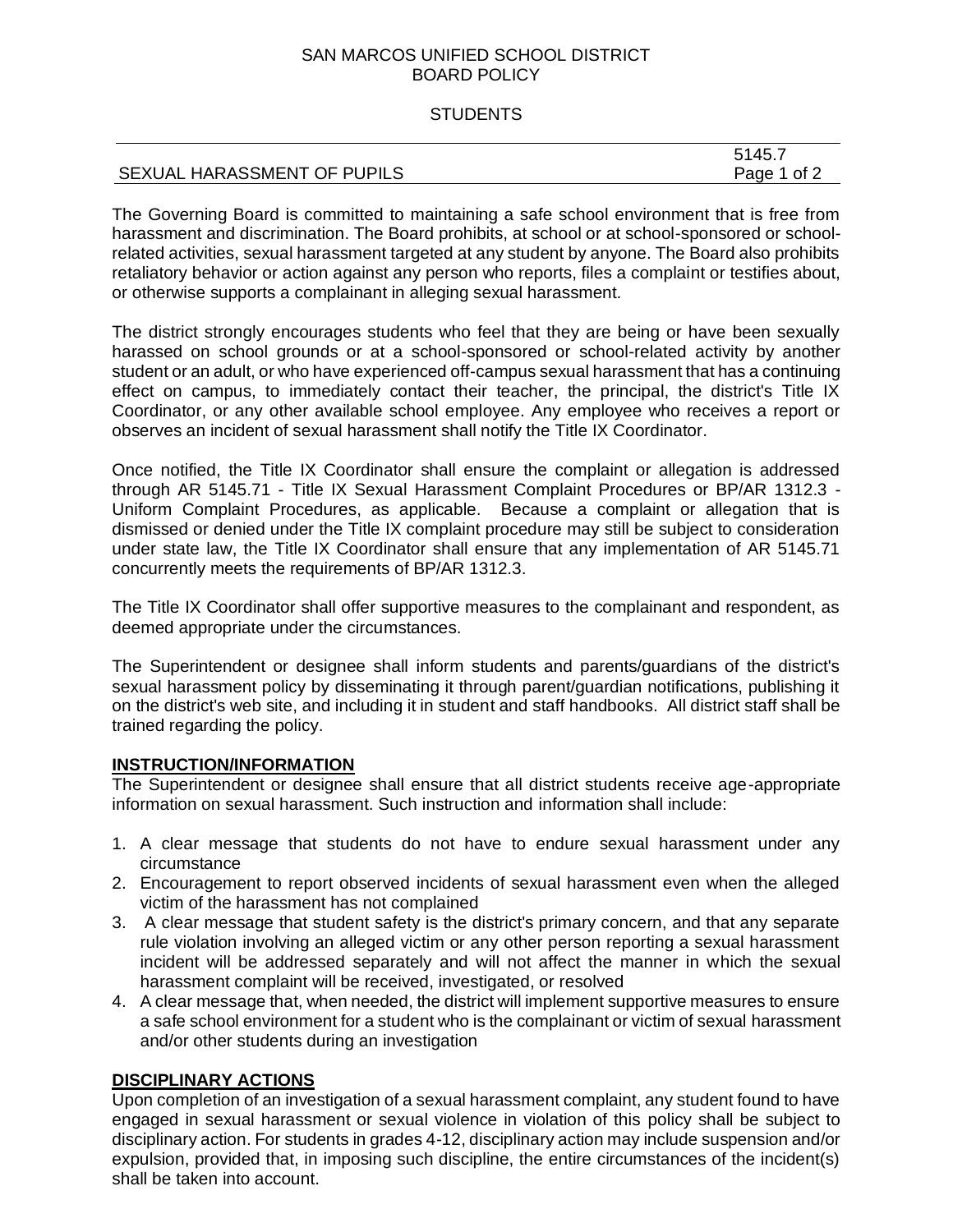|                             | 5145.7      |
|-----------------------------|-------------|
| SEXUAL HARASSMENT OF PUPILS | Page 2 of 2 |

Upon investigation of a sexual harassment complaint, any employee found to have engaged in sexual harassment or sexual violence toward any student shall be subject to disciplinary action, up to and including dismissal, in accordance with law and the applicable collective bargaining agreement.

#### **RECORD-KEEPING**

In accordance with law and district policies and regulations, the Superintendent or designee shall maintain a record of all reported cases of sexual harassment to enable the district to monitor, address, and prevent repetitive harassing behavior in district schools.

Legal Reference: EDUCATION CODE 200-262.4 Prohibition of discrimination on the basis of sex 48900 Grounds for suspension or expulsion 48900.2 Additional grounds for suspension or expulsion; sexual harassment 48904 Liability of parent/guardian for willful student misconduct 48980 Notice at beginning of term 48985 Notices, report, statements and records in primary language CIVIL CODE: 51.9 Liability for sexual harassment; business, service and professional relationships 1714.1 Liability of parents/guardians for willful misconduct of minor GOVERNMENT CODE 12950.1 Sexual harassment training CODE OF REGULATIONS, TITLE 5 4600-4670 Uniform complaint procedures 4900-4965 Nondiscrimination in elementary and secondary education programs receiving state financial assistance UNITED STATES CODE, TITLE 20 1092 Definition of sexual assault 1221 Application of laws 1232g Family Educational Rights and Privacy Act 1681-1688 Title IX of the Education Amendments of 1972 UNITED STATES CODE, TITLE 34 12291 Definition of dating violence, domestic violence, and stalking UNITED STATES CODE, TITLE 42 1983 Civil action for deprivation of rights 2000d -. 2000d-7 Title VI Civil Rights Act of 1964 2000e – 2000e-17 Title VII, Civil Rights Act of 1964 as amended CODE OF FEDERAL REGULATIONS, TITLE 34 99.1-99.67 Family Educational Rights and Privacy 106.1 – 106.82 Nondiscrimination on the basis of sex in education programs COURT DECISIONS Donovan v. Poway Unified School District, (2008) 167 Cal.App.4th 567 Flores v. Morgan Hill Unified School District, (2003, 9th Cir.) 324 F.3d 1130 Reese v. Jefferson School District, (2000, 9th Cir.) 208 F.3d 736 Davis v. Monroe County Board of Education (1999, 526 U.S. 629) Gebser v. Lago Vista Independent School District, (1998) 524 U.S. 274 Oona by Kate S. v. McCaffrey, (1998, 9th Cir.) 143 F.3d 473 Doe v. Petaluma City School District (1995, 9th Cir.) 54 F.3d 1447

| <b>Adoption History</b> |          |
|-------------------------|----------|
| <b>Initial Adoption</b> | 05/10/93 |
| Reviewed/Revised        | 03/24/97 |
|                         | 09/27/99 |
|                         | 05/23/05 |
|                         | 07/14/08 |
|                         | 01/14/13 |
|                         | 04/20/21 |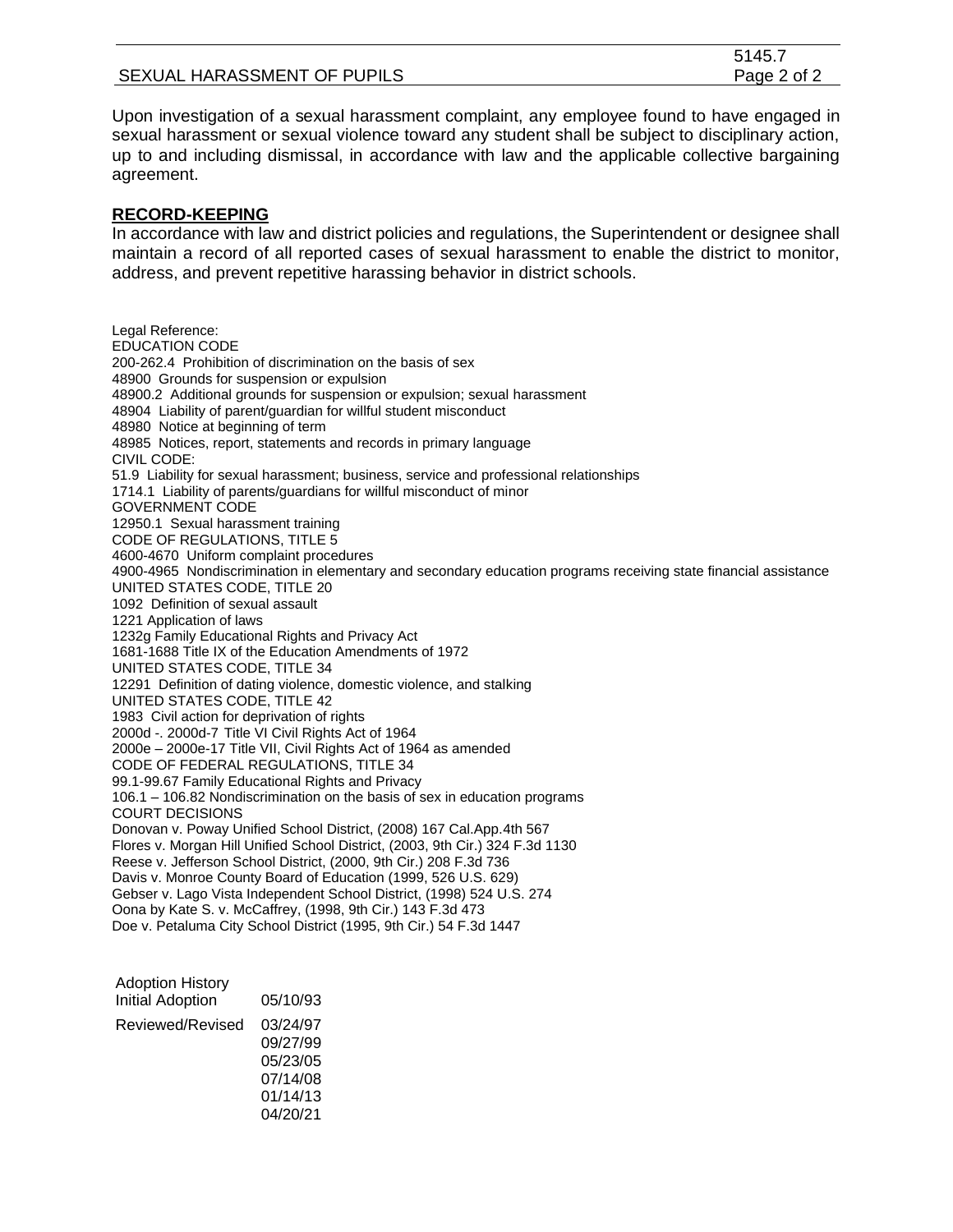## SAN MARCOS UNIFIED SCHOOL DISTRICT NORMA DE LA MESA DIRECTIVA DE EDUCACIÓN

## LOS ESTUDIANTES

|                                    | 5145.7        |
|------------------------------------|---------------|
| EL ACOSO SEXUAL DE LOS ESTUDIANTES | Página 1 de 2 |

La Mesa Directiva está comprometida a mantener un ambiente escolar seguro y libre de acoso y discriminación. La Directiva prohíbe, en la escuela o en actividades patrocinadas por la escuela o relacionadas con la escuela, el acoso sexual dirigido a cualquier estudiante por cualquier persona. La Directiva también prohíbe el comportamiento de represalia o la acción contra cualquier persona que reporta, presente una queja o testifique, o de otra manera apoye a un demandante en alegar acoso sexual.

El distrito anima enérgicamente a los estudiantes que sienten que están siendo o han sido acosados sexualmente en las instalaciones escolares o en una actividad patrocinada por la escuela o relacionada con la escuela por otro estudiante o un adulto, o que han experimentado acoso sexual fuera del plantel escolar que tiene un efecto continuo en el plantel escolar, que se comuniquen inmediatamente con su maestro, el director, el coordinador del Título IX del distrito, o a cualquier otro empleado escolar disponible. Cualquier empleado que reciba una queja u observe un incidente de acoso sexual debe notificar al Coordinador del Título IX.

Una vez notificado, el Coordinador del Título IX se asegurará de que la queja o alegación se aborde a través del reglamento administrativo, AR 5145,71 - Título IX Procedimientos de Quejas de Acoso Sexual o la Norma de la Mesa Directiva (BP/AR 1312.3 - Procedimiento Uniforme de Quejas), según corresponda. Debido a que una queja o alegación que es desestimada o denegada bajo el procedimiento de quejas del Título IX puede todavía estar sujeta a consideración bajo la ley estatal. El Coordinador del Título IX se asegurará de que cualquier implementación del reglamento administrativo, AR 5145.71, cumpla simultáneamente con los requisitos de la Norma de la Mesa Directiva (BP/AR 1312.3).

El Coordinador del Título IX ofrecerá medidas de apoyo al demandante y al demandado, según se considere apropiado bajo las circunstancias.

El Superintendente o su representante informará a los estudiantes y padres/tutores legales de la norma de acoso sexual del distrito a través de notificaciones de padres/tutores legales, publicarla en el sitio web del distrito, e incluirla en manuales para estudiantes y personal. Todo el personal del distrito debe recibir capacitación con respecto a la norma.

# **INSTRUCCIÓN/INFORMACIÓN**

El superintendente o su representante debe asegurar que todos los estudiantes reciban información relacionada con el acoso sexual, adecuada a la edad de los mismos. Dicha instrucción e información incluirá:

- 5. Un mensaje claro que los estudiantes no tienen que soportar acoso sexual bajo cualquier circunstancia.
- 6. Estímulo para denunciar incidentes observados de acoso sexual incluso cuando la presunta víctima del acoso no se haya quejado.
- 7. Un mensaje claro que la seguridad del estudiante es la preocupación principal del distrito, y que cualquier violación de la regla separada que involucre a una presunta víctima o a cualquier otra persona que denuncia un incidente de acoso sexual será tratada por separado y no afectará la manera en que la queja de acoso sexual será recibida, investigada o resuelta.
- 8. Un mensaje claro que, cuando sea necesario, el distrito implementará medidas de apoyo para asegurar un ambiente escolar seguro para un estudiante que es el denunciante o víctima de acoso sexual u otros estudiantes durante una investigación